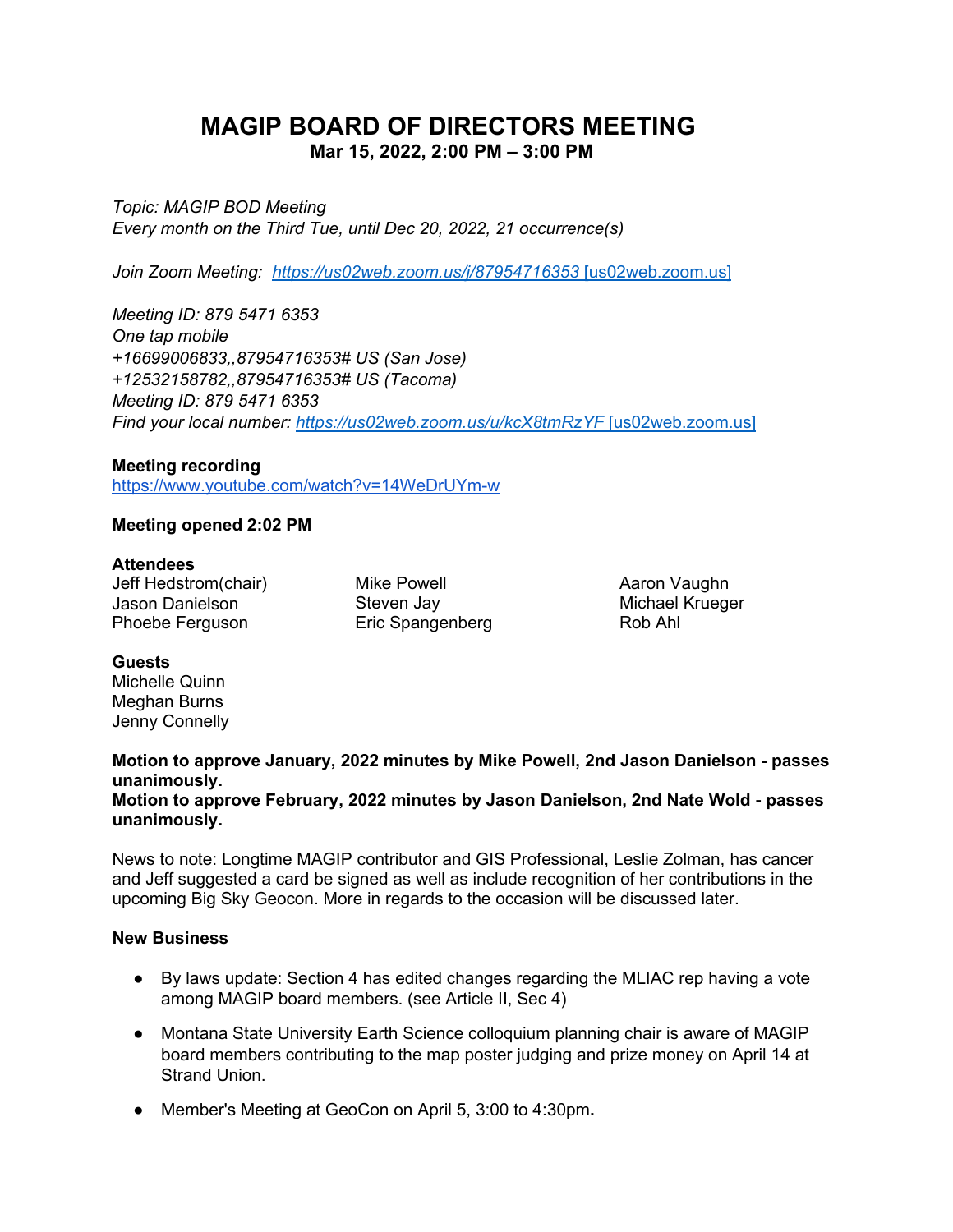- $\circ$  Zoom meeting will be enabled. Michael will be present through virtual connection as he cannot attend conference in person.
- o Will include 20 min talk on each member's role and background, then go into BOD discussion topics including topics like: budget items, possible new Communication Specialist, MAGIP membership levels, and GIS job search board features on the MAGIP site and suggested upgrades and changes to said job board.
- o MAGIP members attending could suggest topics in addition to agenda.
- Location for June 21<sup>st</sup> quarterly in-person meeting.
	- o Two proposed suggestions are either Billings or Bozeman for location with ultimately Billings being the decision.
	- $\circ$  The Northern Hotel was the suggested meeting location and Mike Powell will look into securing a room.
	- $\circ$  Being in Billings could facilitate discussion for the 2024 conference that will be held there.
- Elections for new MAGIP board members this year will be conducted through the MAGIP site building software, Wild Apricot.
	- o Conference, Vice-President, and Member Development are up for election. Newly elected will take office on May 30th.

# **Reports**

#### **Treasurer's Report - Nate Wold**

- Nate has been categorizing transactions for conference sign-up and those who are paying for workshops. Still working to complete categorizing up to March transactions.
- Getting taxes submitted with help from Mary, the accountant.
- Secretary of State annual report will be due April 20, which includes submitting board members' names and addresses.
- Nate is beginning to draft a 2023 budget and will be discussing it in the next two BOD meetings. Set to approve in June.

#### **Conference Committee - Phoebe Ferguson**

- Conference Updates:
	- $\circ$  143 registered for the conference, 7 poster, 1 web map app submissions for the judgment panel.
	- March 18 early bird deadline.
	- 16 sponsors are secured.
	- Awards committee has plaque ordered.